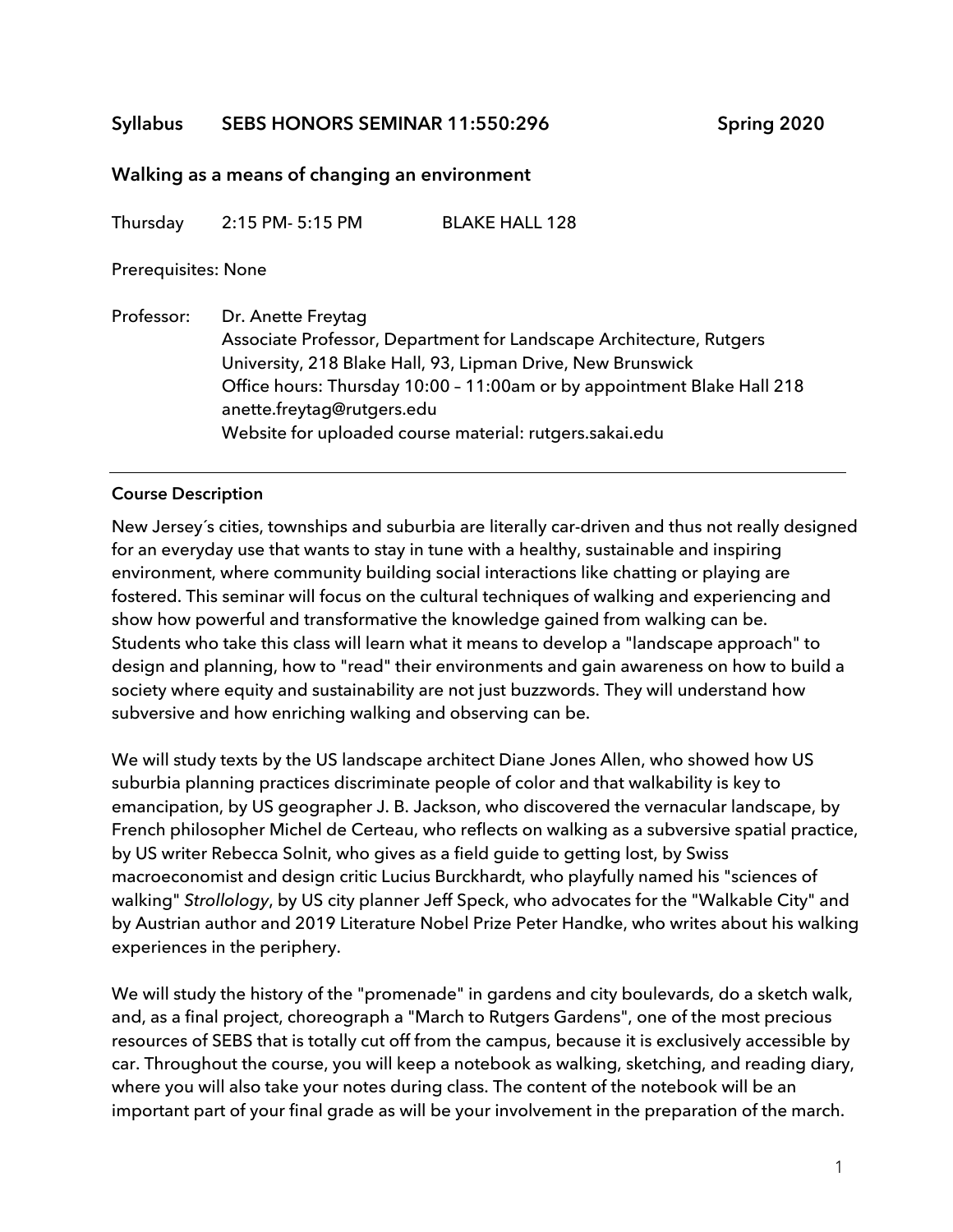#### **Learning Goals and Learning Objectives**

By then end of this course students will be able to Learning Goal 1: Assess an environment differently by walking. Learning Goal 2: Understand what is at stake in a community, both in the way we live together and how the built environment looks like, if walkability is not guaranteed.

Learning objectives associated with Goal 1:

- Through guided walking assignments that are supported by assigned readings by writers and scholars, students will gain knowledge how to read an environment

- Insights in the history and theory of walking will widen student´s perspective towards urban planning and urban policies like transportation.

Learning objectives associated with Goal 2:

- Through guest lectures, readings, and own walks in underserved communities, students will gain knowledge about the challenges of a built environment that does not encourage walking.

- The organization of the March to Rutgers Gardens will make students aware of the consequences if an important resource like Rutgers Gardens can only be reached by car.

#### **SAKAI**

Please make sure to check the class Sakai website regularly. All assigned reading material and all necessary information will be uploaded and regularly updated.

## **Reading Assignments**

You are expected to complete assigned readings and exercises before the start of class and give your personal reflection on the text. Thus, it is essential that you commit to coming to class prepared and that you fully participate in class discussions and assignments. All necessary texts and will be uploaded to SAKAI by the instructor. The assignments might change according to upcoming proposals from students and the teacher throughout the development of the course.

## **Accommodations for Students with Disabilities**

Please follow the procedures outlined at https://ods.rutgers.edu/students/registration-form. Full policies and procedures are at https://ods.rtugers.edu/

#### **Absence Policies**

Students are expected to attend all classes; if you expect to miss one or two classes, please use the University absence reporting website https://sim.rutgers.edu/ssra/ to indicate the date and reason of your absence. An email is automatically sent to me.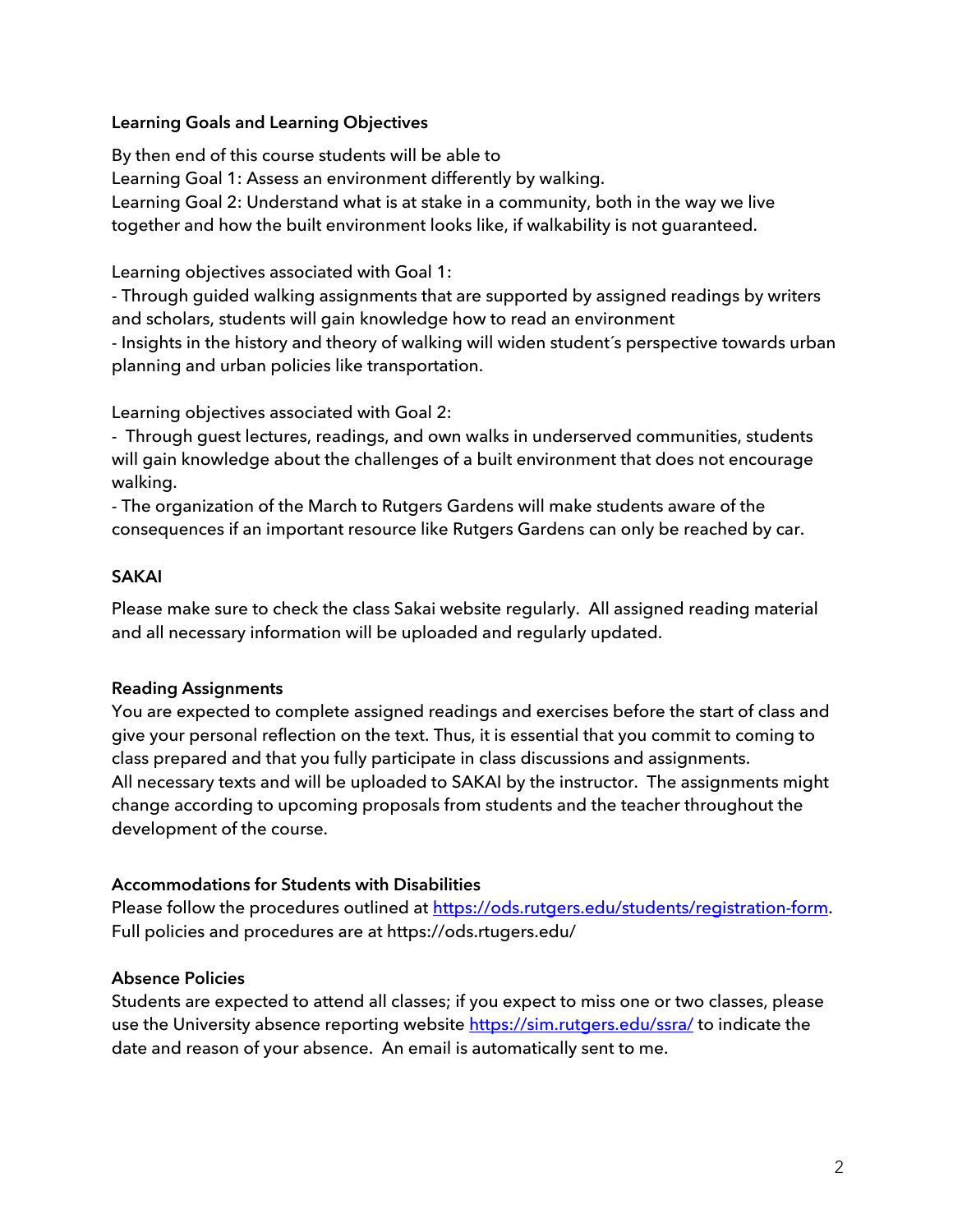#### **Course Evaluation**

Final Grades include: A (90-100%), B+ (86-89%), B (80-85%), C+ (76-79%), C (70-75%), D (60-69%), F (less than 60%)

Keeping your writing and reading diary, with weekly assignments and participation in class presentations and discussions (see syllabus for individual steps and points)  $70\%$ Preparation of and participation in the March to Rutgers Gardens on May 2 30%

Extra credit: we will announce occasional relevant lectures on campus and give extra credit for attendance. Downgrading will be effective if students use cell phones during classes, surf in the Internet or doing other work not related to the actual class.

**Learning goals assessment:** Student ability to communicate and place course material in context are assessed in student-led class discussions, written assignments in your walking diary, and in oral presentation. The percentage score on these assessments will determine the level of mastery: >90% outstanding; 80-89% good; 70-70% satisfactory; <69% unsatisfactory.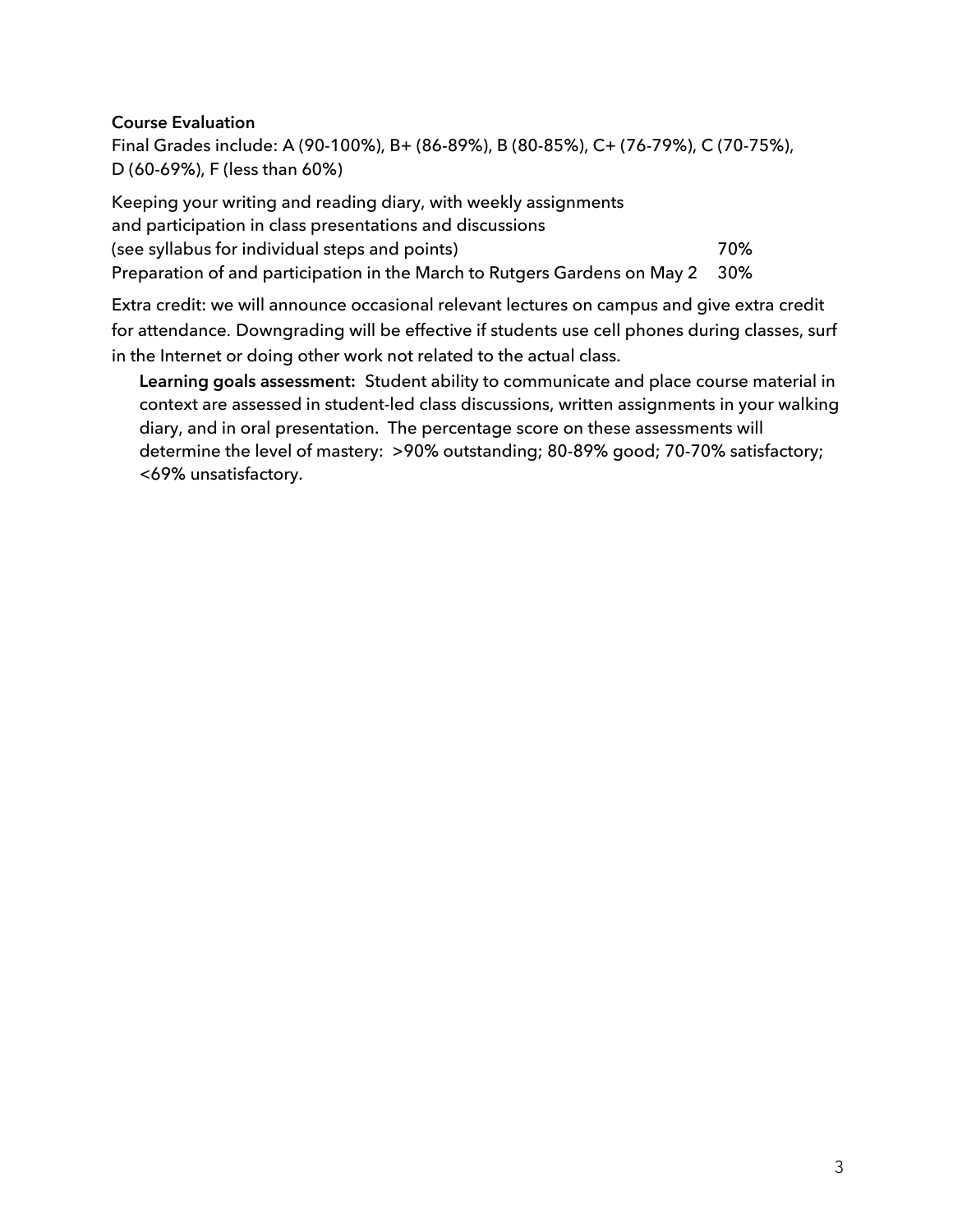# Schedule of Classes: Dates, Topics and Assignments

|                | Thursday - Blake Hall 128                                                                                                                                                                                                                                                                                                                                                                                                                                                                                                                                 |
|----------------|-----------------------------------------------------------------------------------------------------------------------------------------------------------------------------------------------------------------------------------------------------------------------------------------------------------------------------------------------------------------------------------------------------------------------------------------------------------------------------------------------------------------------------------------------------------|
| W <sub>1</sub> | January 23                                                                                                                                                                                                                                                                                                                                                                                                                                                                                                                                                |
|                | Handout: Tentative syllabus - discussing the program, adjusting dates, if needed.<br>Getting to know each other: Please present yourself (where did you grow up, where<br>do you live now, how many minutes do you walk per day and where) and your<br>expectations of the class.                                                                                                                                                                                                                                                                         |
|                | Handing out the notebooks-your walking, reading and writing diary.                                                                                                                                                                                                                                                                                                                                                                                                                                                                                        |
|                | Introduction and introductory readings: The Relevance and Dimensions of Walking<br>(Artistic, Political, Social, Environmental)                                                                                                                                                                                                                                                                                                                                                                                                                           |
|                | Documentary: Figure in the Landscape: A Conversation with J.B. Jackson, 2008                                                                                                                                                                                                                                                                                                                                                                                                                                                                              |
|                | Assignment 1 for presentation in class on January 30:<br>Build a minimum of 15min of continued walking into your daily schedule (no<br>phones, no headphones) and be aware of your environment, what you see, whom<br>you see, how you interact with other people. What do you experience? Keep a daily<br>diary (dates!) with your impressions. Present 3 min in class on January 30. 5 points.                                                                                                                                                          |
|                | <b>Reading Assignments 1 for January 30:</b><br>Peter Handke, Slow Homecoming, 1985, pp.1-40.<br>Peter Handke, The Lesson of Mont Sainte Victoire, pp. 201-211.<br>Please do not read the texts at the last minute but sometimes within the first days of<br>your walking diary (FR-MO).<br>Write in your notebook what you think about the texts, what you like, and, should<br>you find the texts difficult to follow: why? Does the reading influence your walking<br>and your awareness of your surroundings? Be ready to present in class. 5 points. |
| W <sub>2</sub> | January 30                                                                                                                                                                                                                                                                                                                                                                                                                                                                                                                                                |
|                | Student feedback from the first week with the walking diary                                                                                                                                                                                                                                                                                                                                                                                                                                                                                               |
|                | Lecture: Walking, Writing, Designing: Landscape Architects' interest in Peter<br>Handke                                                                                                                                                                                                                                                                                                                                                                                                                                                                   |
|                | Class discussion on Peter Handke and his perception of landscape<br>Student feedback on their reading experience and their attentiveness to landscape                                                                                                                                                                                                                                                                                                                                                                                                     |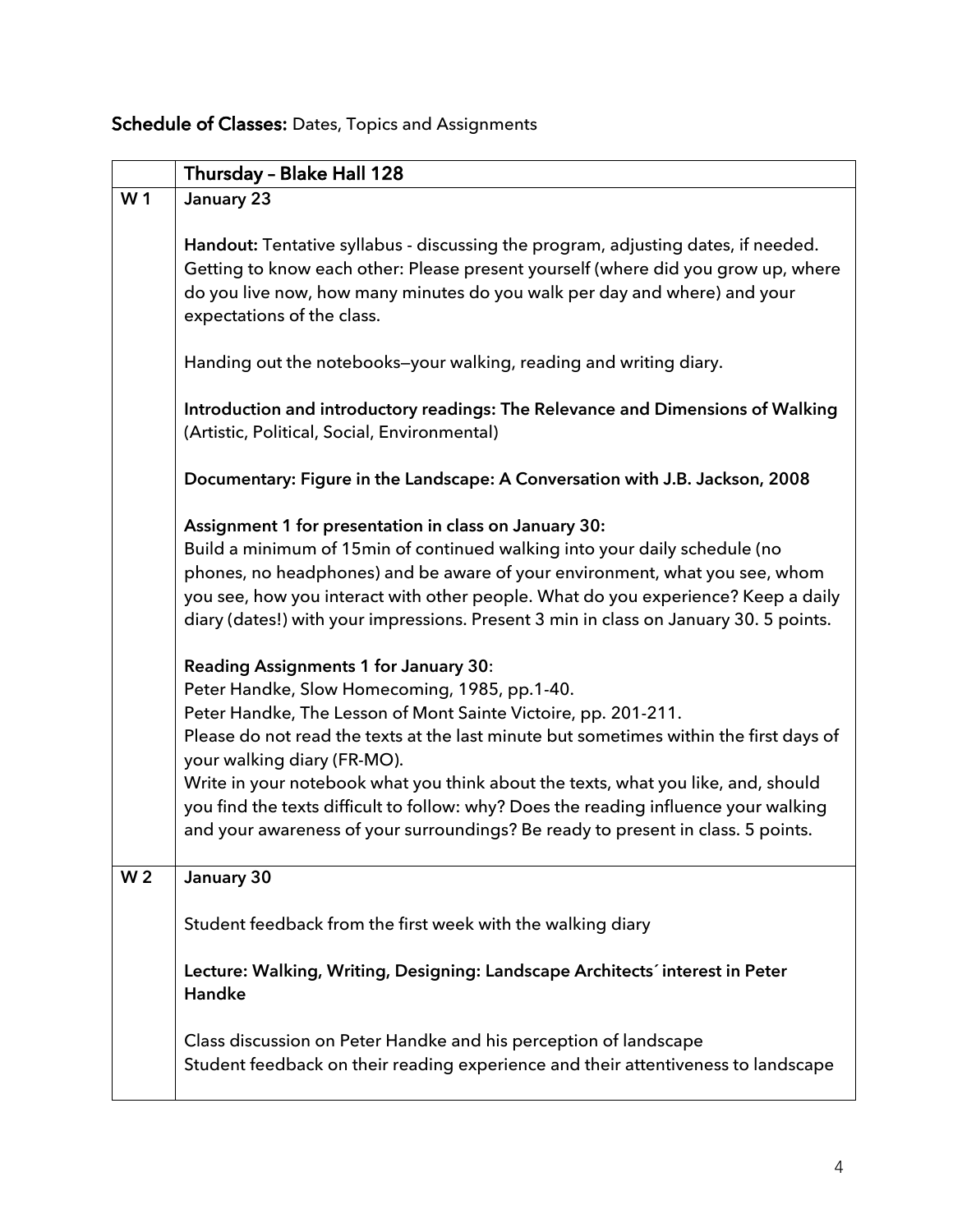|                | Walking in the Terrain Vague and Periphery: Extracts of Wim Wenders "Wings of                                                                                                                                                                                                                                                                                                                                                                                                                                                                                                                                                                        |
|----------------|------------------------------------------------------------------------------------------------------------------------------------------------------------------------------------------------------------------------------------------------------------------------------------------------------------------------------------------------------------------------------------------------------------------------------------------------------------------------------------------------------------------------------------------------------------------------------------------------------------------------------------------------------|
|                | Desire", 1987 (Screenwriter Peter Handke)                                                                                                                                                                                                                                                                                                                                                                                                                                                                                                                                                                                                            |
|                | Movie info by Rotten Tomatoes (98% rating):                                                                                                                                                                                                                                                                                                                                                                                                                                                                                                                                                                                                          |
|                | Damiel (Bruno Ganz) and Cassiel (Otto Sander) are angels who watch over the city<br>of Berlin. They don't have harps or wings and they prefer overcoats to gossamer<br>gowns. They can travel unseen through the city, listening to people's thoughts,<br>watching their actions and studying their lives. While they can make their presence                                                                                                                                                                                                                                                                                                        |
|                | felt in small ways, only children and other angels can see them. They spend their<br>days serenely observing, unable to interact with people, and they feel neither pain<br>nor joy. One day, Damiel finds his way into a circus and sees Marion (Solveig<br>Dommartin), a high-wire artist, practicing her act; he is immediately smitten. As he                                                                                                                                                                                                                                                                                                    |
|                | watches her, Damiel makes a decision: he wants to be human, and he wants to be<br>with Marion, to lift her spirits and to share her pain. Wim Wenders' Wings of Desire<br>is a remarkable modern fairy tale about the nature of being alive.                                                                                                                                                                                                                                                                                                                                                                                                         |
|                | Assignment 2 for presentation in class on February 20<br>Write down what you think about the film extracts you saw in the notebook, do it on<br>the day of class. Keep your writing diary and note down if the readings by Handke<br>or the fact that you have watched the film change the way you look at your<br>surroundings while walking. Do one walk of about 20min somewhere in the<br>periphery before the next class on February 13. Be sure to be safe and look for<br>company when walking. Describe your experience of walking within a terrain vague,<br>within a periphery. Be ready to share your experience on February 20. 5 points |
|                | Reading Assignment 2 for February 13:<br>Rebecca Solnit, "Open Door", in: A Field Guide to Getting Lost, 2005, pp. 2-25.<br>Write a short summary of what Solnit understands as "Getting Lost". Write down a<br>memory about getting lost and describe it as vividly as you can. 5 points                                                                                                                                                                                                                                                                                                                                                            |
| W <sub>3</sub> | February 6 (NO CLASS; COMPENSATION FOR MAY 2)                                                                                                                                                                                                                                                                                                                                                                                                                                                                                                                                                                                                        |
| W <sub>4</sub> | February 13                                                                                                                                                                                                                                                                                                                                                                                                                                                                                                                                                                                                                                          |
|                | Gathering at Alexander Library, Special Collection and looking at Maps and<br>Cartographic Material of the Rutgers New Brunswick Campus and NJ with librarian<br><b>Albert King</b>                                                                                                                                                                                                                                                                                                                                                                                                                                                                  |
|                | Meeting point: 2:30pm (or 2:45pm, depending on your classes)                                                                                                                                                                                                                                                                                                                                                                                                                                                                                                                                                                                         |
|                | Entrance of Alexander Library, 169 College Ave, New Brunswick, NJ 08901<br>We might need to split up in two groups. Who can go when?                                                                                                                                                                                                                                                                                                                                                                                                                                                                                                                 |
|                | <b>Reading Assignment 3 for February 20:</b>                                                                                                                                                                                                                                                                                                                                                                                                                                                                                                                                                                                                         |
|                | Jim Taranto (Master Thesis) Revealing Edges: Connecting Rutgers Gardens to Cook<br>Campus at a Pedestrian Scale, 2013 (attention: 89 pages!) 10 points points due to<br>the scope of the reading assignment.                                                                                                                                                                                                                                                                                                                                                                                                                                         |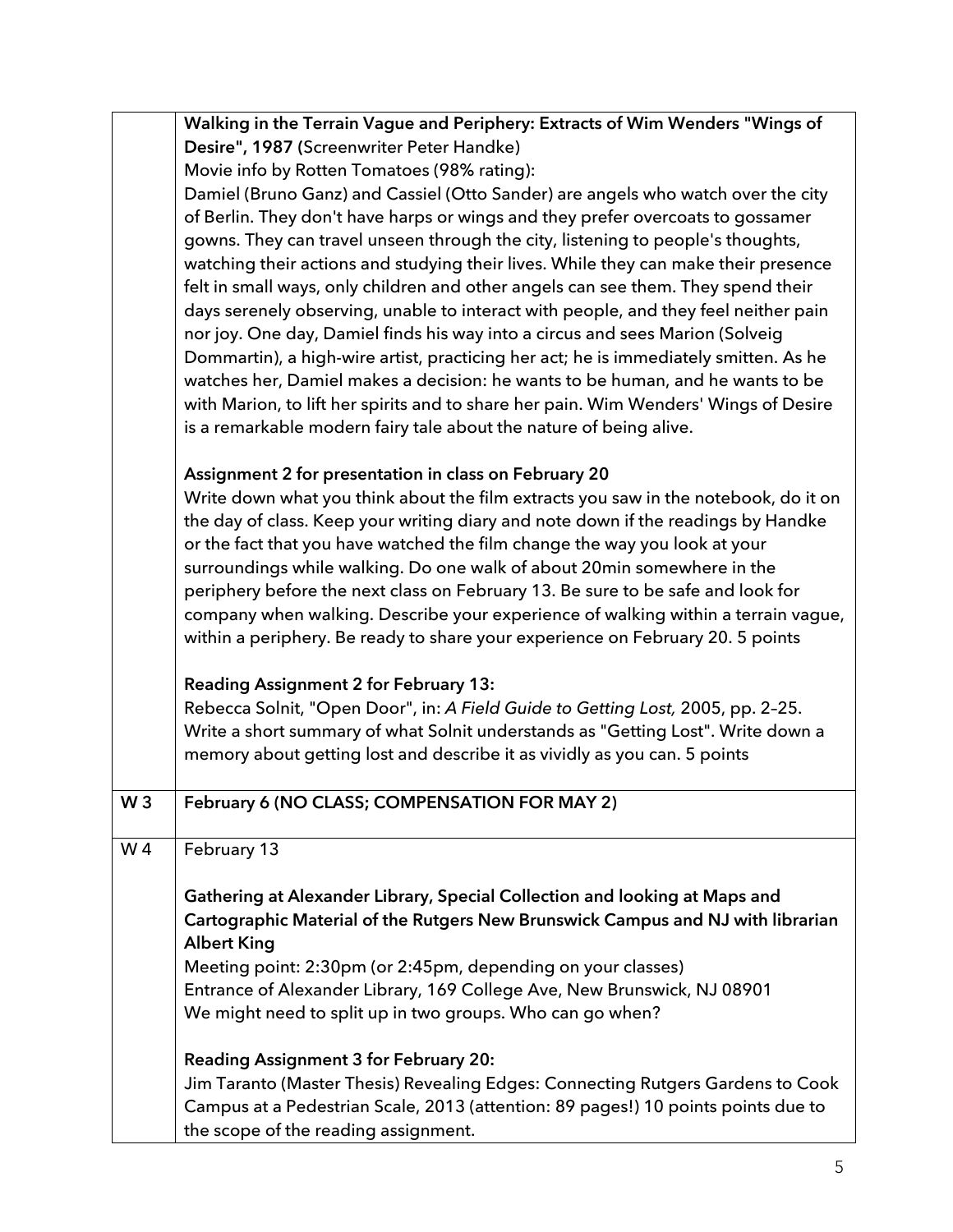| Read the master thesis carefully; make notes of the parts you find most interesting.                                                                                    |
|-------------------------------------------------------------------------------------------------------------------------------------------------------------------------|
| Be prepared to present content during our walk on Cook Campus, through the Cow                                                                                          |
| Tunnel on February 20, in preparation of the March to Rutgers Gardens                                                                                                   |
|                                                                                                                                                                         |
| February 20                                                                                                                                                             |
| Walking on Cook Campus through the Cow Tunnel, dress accordingly                                                                                                        |
| (good, rainproof walking shoes, rain gear, good wind proof jacket, cap, gloves etc.)                                                                                    |
| Meeting at Blake 128 to start the class; Students present their terrain vague -                                                                                         |
| periphery walking experience from their walking diary OR their getting lost memory                                                                                      |
| (3 min each)                                                                                                                                                            |
|                                                                                                                                                                         |
| Afterwards: we go out.                                                                                                                                                  |
| During the walk: discussion on what "stations" we could do where, discussion of                                                                                         |
| Taranto's Thesis, brainstorming what we could do during the march, who should                                                                                           |
| march.                                                                                                                                                                  |
|                                                                                                                                                                         |
| Assignment 3 for February 27. Form in groups of 4 (one group of 5)                                                                                                      |
| Come up with three ideas of what you would like to do during the march / what                                                                                           |
| focus the stations could put on. Who should be invited to march and how can we                                                                                          |
| reach these people? 5 points                                                                                                                                            |
|                                                                                                                                                                         |
| February 27                                                                                                                                                             |
|                                                                                                                                                                         |
| Discussion in class - Student bounce ideas                                                                                                                              |
| Choreographing a March to Rutgers Gardens, Who, What, How, When?                                                                                                        |
| Important: Jim Taranto's Master Thesis should be an important source for your ideas                                                                                     |
| and the discussion!                                                                                                                                                     |
|                                                                                                                                                                         |
| Establishing a list of contents, timeline, list of tasks, distributing responsibilities, etc.                                                                           |
|                                                                                                                                                                         |
| Reading Assignments 4 and Assignment 4 for the class of March 5                                                                                                         |
| Smart, Michael J. "Walkability, transit, and body mass index: A panel approach"                                                                                         |
| Journal of Transport and Health, , 2018, (8), pp. 193-201.                                                                                                              |
| Ralph, Kelice, Iacobucci, Evan et al. "Editorial Patterns in Bicyclist and Pedestrian                                                                                   |
|                                                                                                                                                                         |
|                                                                                                                                                                         |
| Crash Reporting", in: Transportation Research Record 2019, Vol. 2673 (2), pp. 663-                                                                                      |
| 671.                                                                                                                                                                    |
| 1. Prepare each 3 questions for David Tulloch & Michael J Smart                                                                                                         |
|                                                                                                                                                                         |
| Jeff Speck, Walkable City. How downtown can save America, one step at a time,                                                                                           |
| New York: North Point Press, 2013                                                                                                                                       |
| 2. Read all the introduction (pp. 13-35) and the overview of "The Ten Steps of                                                                                          |
| Walkability" (pp. 67-72). Then form groups of 2 (1 group of 3 or one person alone)<br>and prepare for each to read and present ONE chapter of the 10 Steps to the class |
|                                                                                                                                                                         |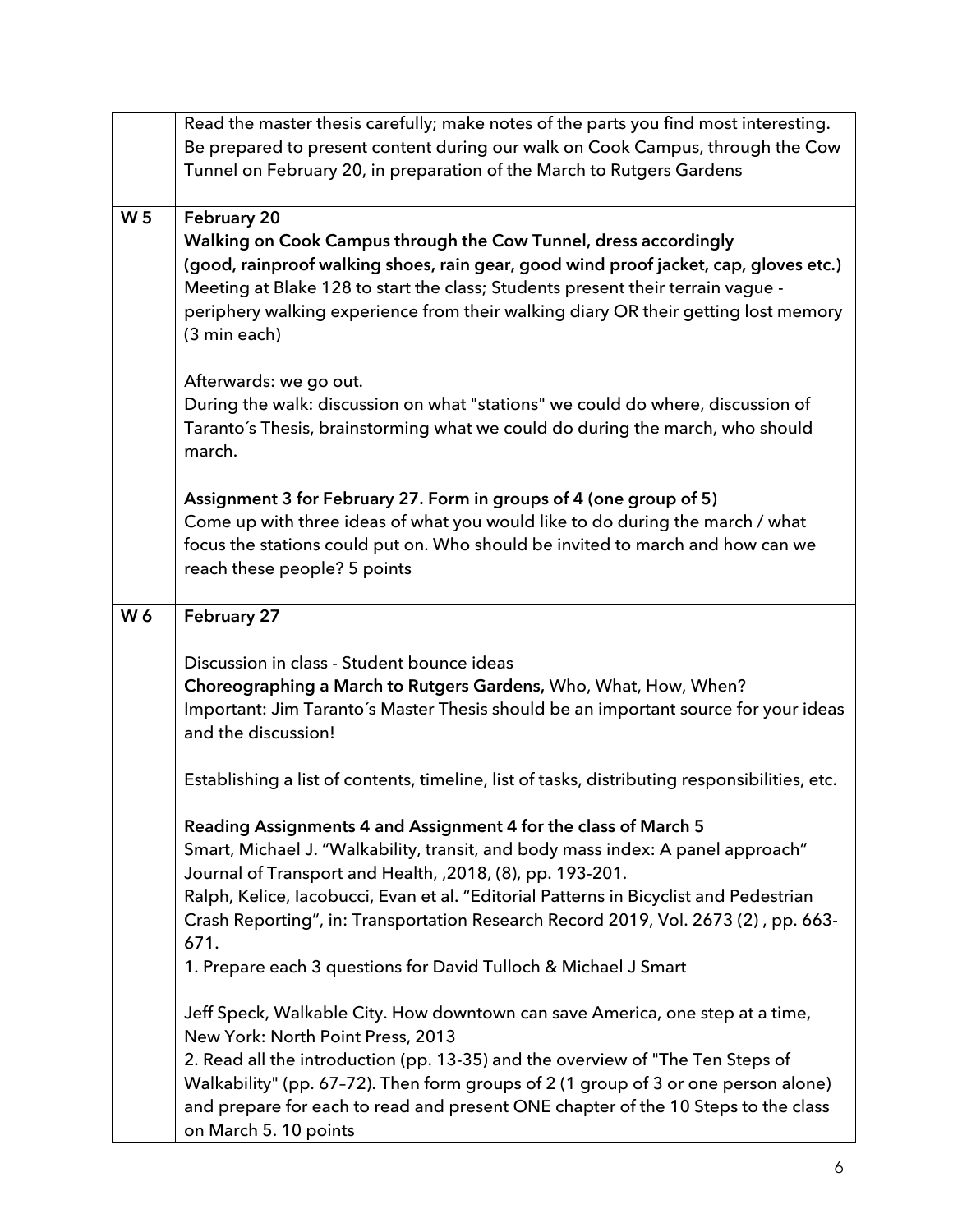| W <sub>7</sub> | March 5                                                                                                                                                                                                                                                                                                                                                                                                                                         |
|----------------|-------------------------------------------------------------------------------------------------------------------------------------------------------------------------------------------------------------------------------------------------------------------------------------------------------------------------------------------------------------------------------------------------------------------------------------------------|
|                | Walkability as social and political factor                                                                                                                                                                                                                                                                                                                                                                                                      |
|                | Guest lecture by David Tulloch, Associate Professor in Landscape Architecture,<br><b>School of Environmental and Biological Science</b><br><b>Walking and GIS</b>                                                                                                                                                                                                                                                                               |
|                | Michael Smart, Associate Professor, Edward J. Bloustein School of Planning and<br><b>Public Policy (TBC)</b>                                                                                                                                                                                                                                                                                                                                    |
|                | <b>Class Discussion of the Reading Assignments</b>                                                                                                                                                                                                                                                                                                                                                                                              |
|                | Class Presentation of the 10 Steps of Walkability                                                                                                                                                                                                                                                                                                                                                                                               |
|                | Reading Assignment and Assignment 5 for March 12:<br>Michel de Certeau, "Walking in the City" (Chapter 7 in Part III Spatial Practices), in<br>The Practice of Everyday Life, Berkely and LA: University of California Press, 1988,<br>pp. 91-110.<br>Keep your walking diary and reflect on how walking can be a subversive practice<br>(write min. 2 pages about this in your notebook). Be ready to present in class on<br>March 12.5 points |
| W 8            | March 12                                                                                                                                                                                                                                                                                                                                                                                                                                        |
|                |                                                                                                                                                                                                                                                                                                                                                                                                                                                 |
|                | Walking as a subversive act                                                                                                                                                                                                                                                                                                                                                                                                                     |
|                | Class Discussion on Readings by Michel de Certeau                                                                                                                                                                                                                                                                                                                                                                                               |
|                | Guest Lecture by Megan Lotts, Rutgers Art Librarian                                                                                                                                                                                                                                                                                                                                                                                             |
|                | <b>Walking Artists, Walking Performances</b>                                                                                                                                                                                                                                                                                                                                                                                                    |
|                | Reading Assignment 6 and Assignment 6 for March 26<br>for March 26                                                                                                                                                                                                                                                                                                                                                                              |
|                | Selected chapters from:<br>1. Diane Jones Allen, Lost in the Transit Desert. Race, Transit Access, and Suburban                                                                                                                                                                                                                                                                                                                                 |
|                | Form, New York: Routledge, 2017                                                                                                                                                                                                                                                                                                                                                                                                                 |
|                | In the context of this reading, please select an underserved neighborhood for a walk                                                                                                                                                                                                                                                                                                                                                            |
|                | of at least 20 minutes length. Write down your impressions. Be ready to present in                                                                                                                                                                                                                                                                                                                                                              |
|                | class on March 26th. Prepare 3 Questions you would like to ask Diane Jones Allen.                                                                                                                                                                                                                                                                                                                                                               |
|                | 2. Lucius Burckhardt, Why is Landscape Beautiful? The Science of Strollology, edited<br>By Markus Ritter and Martin Schmitz, Berlin, Basel, Boston: Birkhäuser, 2015.                                                                                                                                                                                                                                                                           |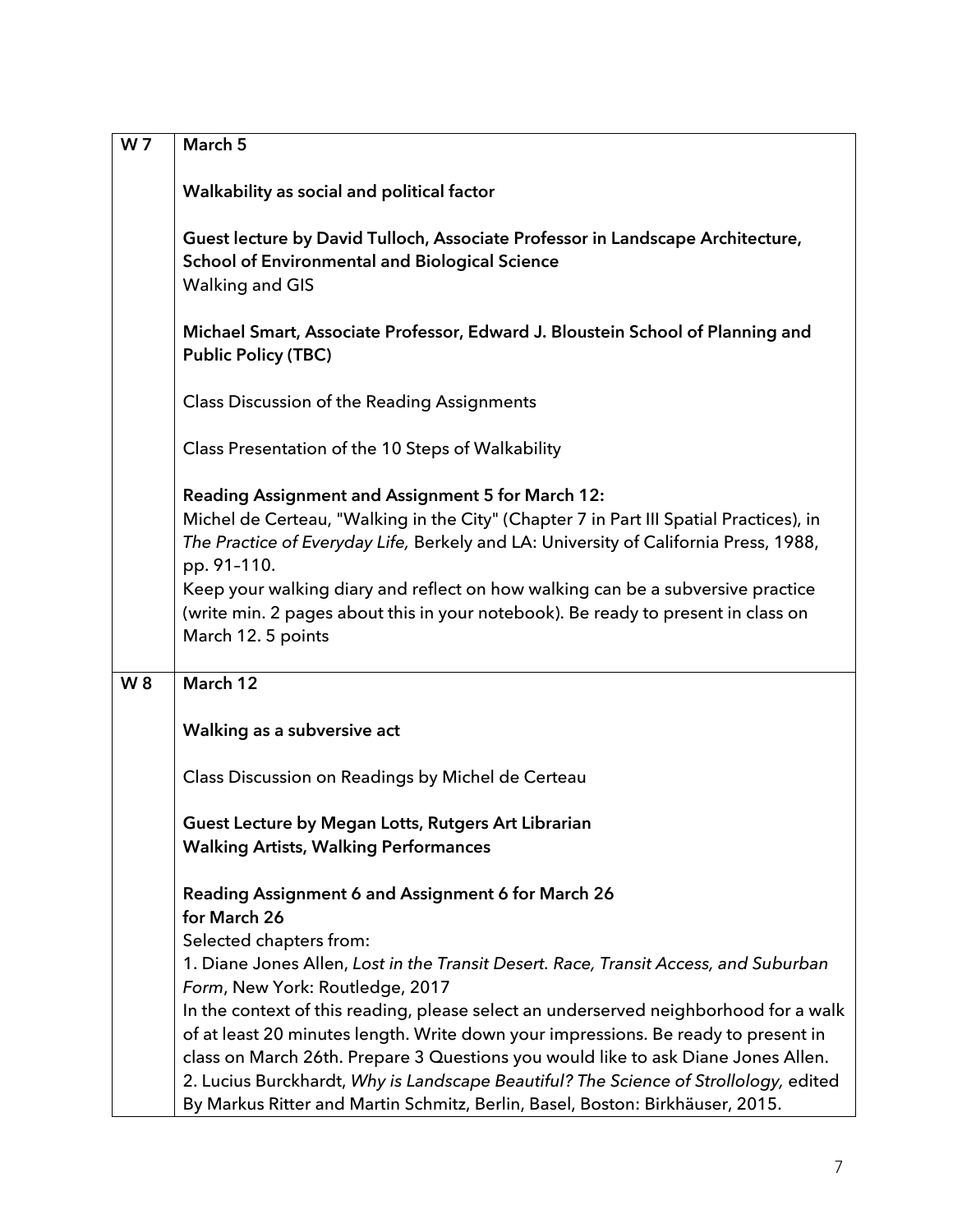|                 | After reading Burckhardt, try strolling in your neighborhood for at least 30min. Write |
|-----------------|----------------------------------------------------------------------------------------|
|                 | down your experience. Be ready to present in class on March 26th.                      |
|                 | 10 points                                                                              |
| W9              | March 19 Spring Break. NO CLASS                                                        |
| W10             | March 25 (important)                                                                   |
|                 | Landscape Architecture Common Lecture by Diane Jones Allen, Program Director           |
|                 | for Landscape Architecture, the College of Architecture Planning, and Public Affairs   |
|                 | at the University of Texas at Arlington, IFNH, Room 101, 4pm-5:15pm.                   |
|                 | You are strongly encouraged to attend. 5 points extra credit for attendance.           |
|                 | March 26                                                                               |
|                 | <b>Class Presentations and Discussion</b>                                              |
|                 | Diane Jones Allen - Lost in the Transit Desert                                         |
|                 | Lucius Burckhardt - Strollology. Can Walking be a Science?                             |
| W 11            | April 2                                                                                |
|                 | Sketchwalk with Ellen Fallon Senechal, graduate student of landscape architecture      |
|                 | (trained by Urban Sketcher Prof. Richard Alomar)                                       |
|                 | Please dress accordingly (good, rainproof walking shoes, rain gear, good wind proof    |
|                 | jacket, etc.) Meeting point TBD                                                        |
|                 | <b>Assignment 7 for April 16</b>                                                       |
|                 | Have images or drawings ready for button making on April 16. 5 points                  |
|                 | (Detailed instructions will be given on March 12 by Art Librarian Megan Lotts)         |
| W12             | April 9 (NO CLASS; COMPENSATION FOR MAY 2)                                             |
| W <sub>13</sub> | April 16                                                                               |
|                 | 2:30pm Meeting at the Art Library, 71, Hamilton Street                                 |
|                 | Crafting Buttons and Signalization for the March to Rutgers Gardens                    |
|                 |                                                                                        |
|                 | <b>Reading Assignment 7 for April 23</b>                                               |
|                 | Selected texts by John Brinckerhoff Jackson (see folder on SAKAI)                      |
|                 | Selected texts by Dieter Kienast (see folder on SAKAI) 5 points                        |
| W 14            | April 23                                                                               |
|                 | Class discussion of the Reading Assignments                                            |
|                 | Walking in the Everyday Landscape vs Walking in a Garden                               |
|                 |                                                                                        |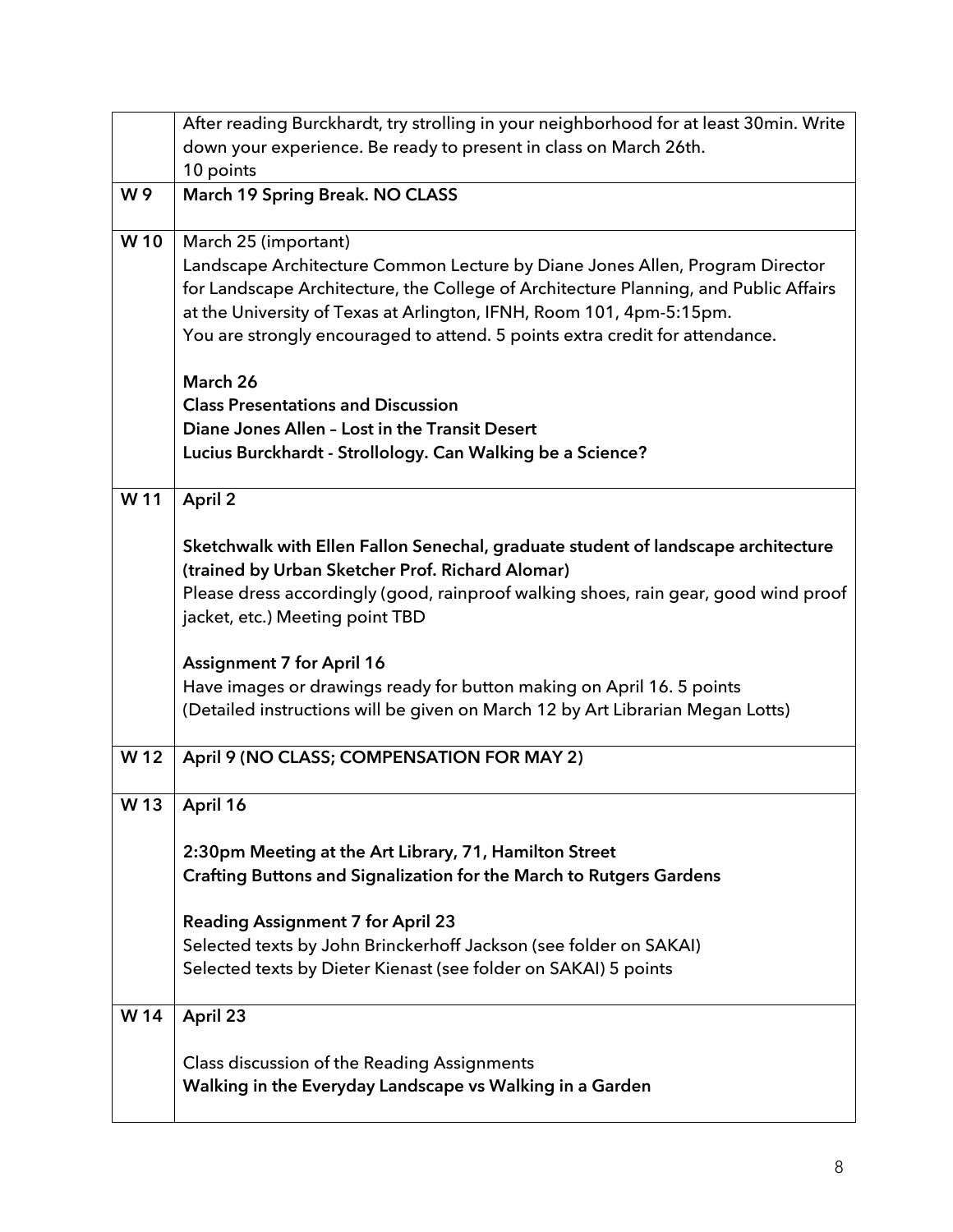|                 | Getting ready for the March                                                    |
|-----------------|--------------------------------------------------------------------------------|
|                 | Save the date: April 25 Rutgers Day - promoting the March - spreading the word |
| W <sub>15</sub> | April 30                                                                       |
|                 | Getting ready for the March<br>Last To Do's                                    |
|                 | Save the date: MAY 2: MARCH TO RUTGERS GARDENS                                 |

# **Regular Classes End on Monday, May 4, 2020**

# **Academic Integrity**

As an academic community dedicated to the creation, dissemination, and application of knowledge, Rutgers University is committed to fostering an intellectual and ethical environment based on the principles of academic integrity. Academic integrity is essential to the success of the University's educational and research missions, and violations of academic integrity constitute serious offenses against the entire academic community. The principles of academic integrity require that a student:

- properly acknowledge and cite all use of the ideas, results, or words of others.
- properly acknowledge all contributors to a given piece of work.
- make sure that all work submitted as his or her own in a course or other academic activity is produced without the aid of impermissible materials or impermissible collaboration.
- obtain all data or results by ethical means and report them accurately without suppressing any results inconsistent with his or her interpretation or conclusions.
- treat all other students in an ethical manner, respecting their integrity and right to pursue their educational goals without interference. This requires that a student neither facilitate academic dishonesty by others nor obstruct their academic progress.
- uphold the canons of the ethical or professional code of the profession for which he or she is preparing.
- Adherence to these principles is necessary in order to ensure that everyone is given proper credit for his or her ideas, words, results, and other scholarly accomplishments.
- all student work is fairly evaluated and no student has an inappropriate advantage over others.
- the academic and ethical development of all students is fostered.
- the reputation of the University for integrity in its teaching, research, and scholarship is maintained and enhanced.

Failure to uphold these principles of academic integrity threatens both the reputation of the University and the value of the degrees awarded to its students. Every member of the